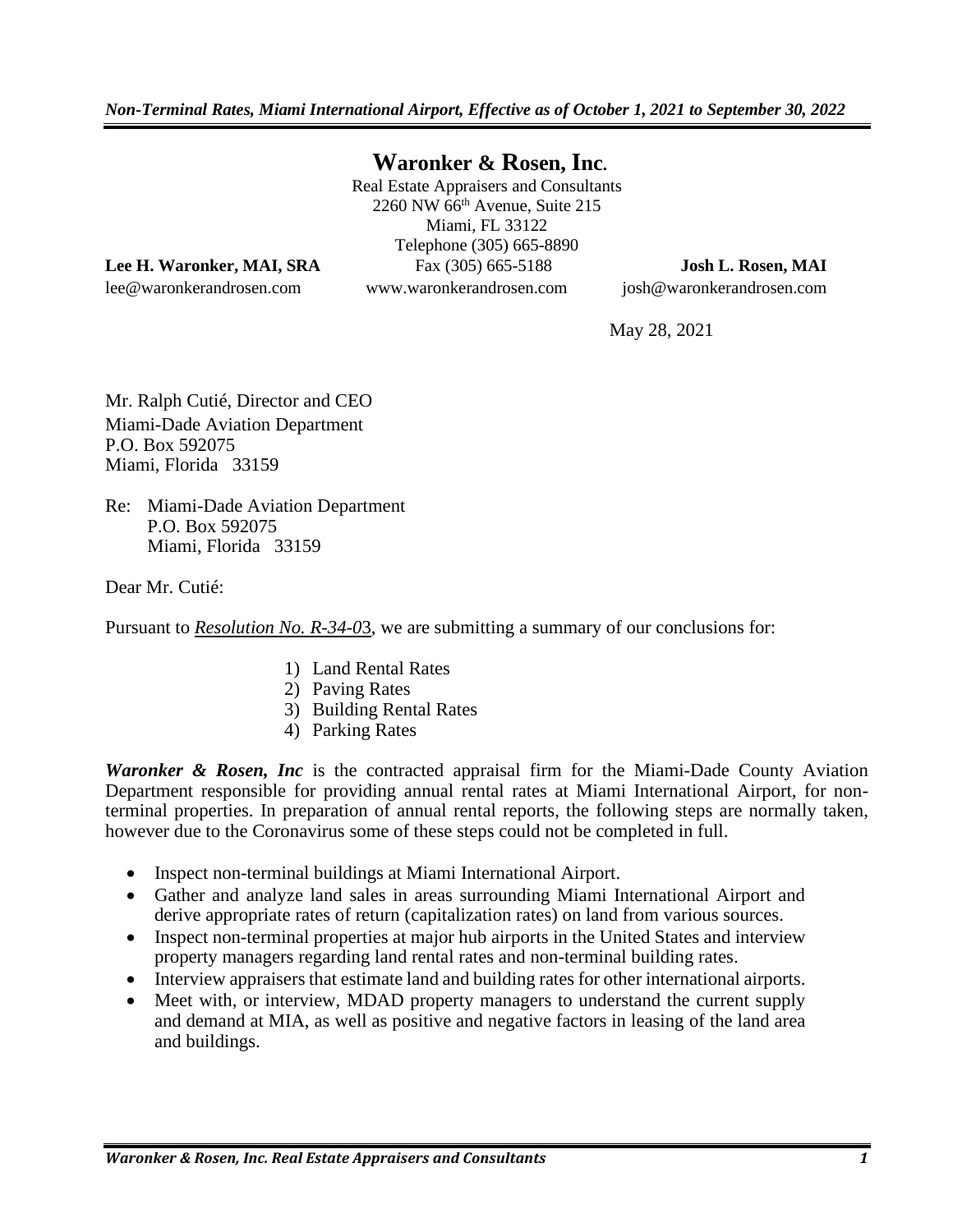Mr. Ralph Cutié, Director Miami-Dade Aviation Department May 28, 2021

- Gather and analyze office building rental rates in the areas surrounding Miami International Airport. Findings indicate there is a relationship between office building rental rates at Miami International Airport and rental rates within nearby off-airport office buildings. There is no indication of a premium paid for office rents on airport property.
- Gather and analyze warehouse rental rates in the Airport West market area, just west of Miami International Airport as well as surrounding industrial markets. Security, minimum truck transportation and/or the ability to bring an aircraft to a cargo building are benefits of being on-airport. Therefore, on-airport warehouse buildings command a rent premium as compared to those not on airport property.
- Gather and analyze rates for cargo and hangar buildings at international airports considered to be comparable to MIA.

Market rental rates are based on data, analyses and conclusions within a report that is available for review in our office. Market rent is defined as the rental income that a property would most probably command in the open market indicated by the current rents paid for comparable space as of the date of the appraisal.

The rental rates are projected for the period of October 1, 2021 to September 30, 2022. Concern is for any change in values that might occur between the date of this report and October 1, 2021.

#### **Land Rental Rates**

Land rental rates have been estimated for seven (7) zones as detailed on Page 5 (Land Rental Rates). Land sales and land rents from properties surrounding Miami International Airport and land rental rates at comparable airports were researched. The following items were considered in concluding to the estimated market land rates:

- Subject land will be limited to airport and aviation purposes
- No assignment of leasehold without approval of Miami-Dade County
- No subordination permitted on said leasehold
- The General Use Master Plan
- In 1994-1995 the MDAD Properties Department at MIA instructed the appraisers that land rental rates for those properties having airside frontage and those adjacent to airside properties should all be valued at the same land rental rate. Instructions were there would be no difference in the land rent for properties with airside access versus those not having airside access. Instructions also were there would be no difference in the land rent based on the size of the property. The estimated market land rent herein is based on these criteria. A change in these instructions would cause a change in the land rents estimated herein.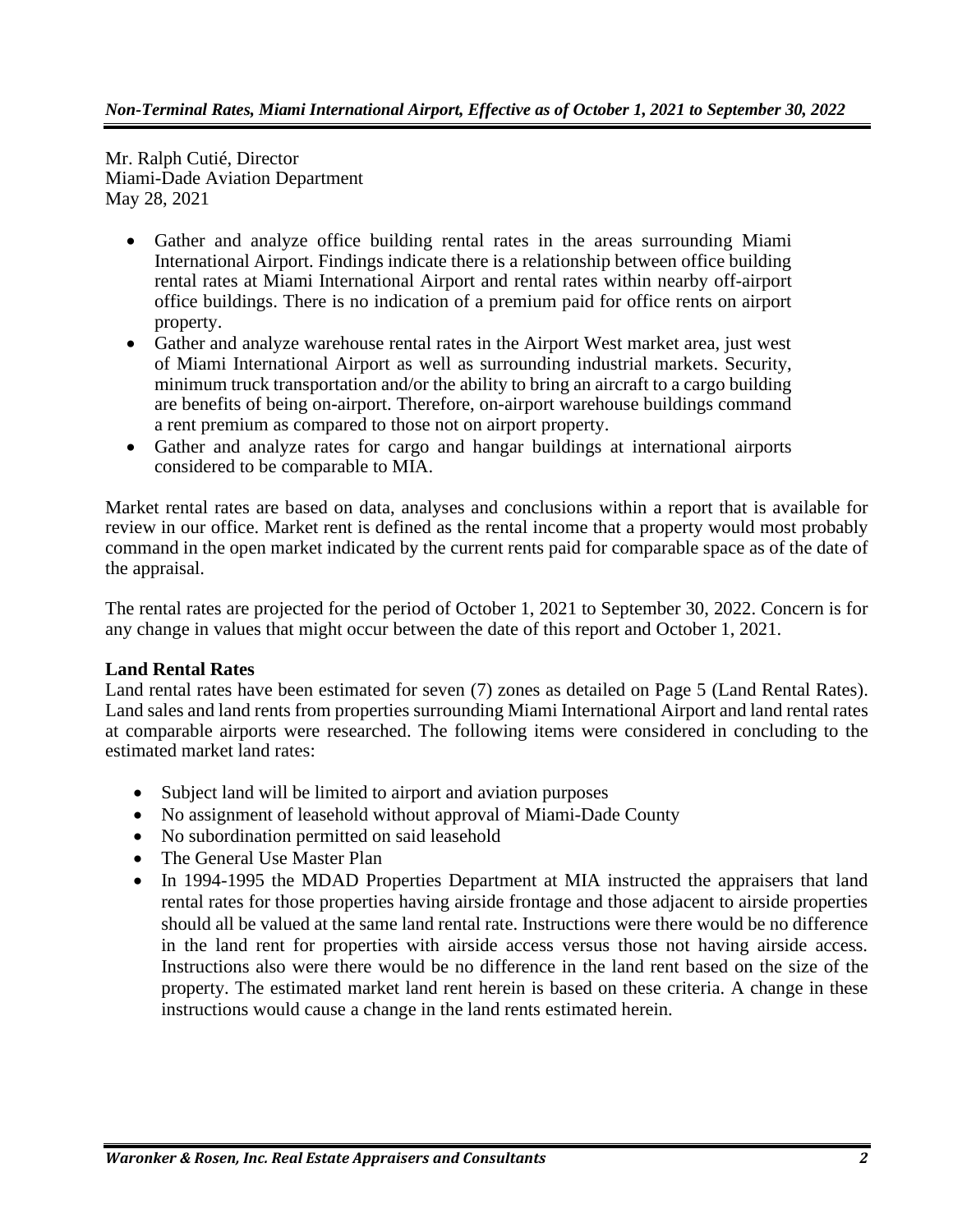Mr. Ralph Cutié, Director Miami-Dade Aviation Department May 28, 2021

After investigation and analysis of the data and consideration to applicable limitations which apply to the area leased within the confines of Miami International Airport, it is our opinion that the market rent of the land, as of October 1, 2021, is as reported on the sheet captioned "*Land Rental Rates*" on Page 5 herein.

The real estate market, specifically the Airport West industrial market, has continued to see rent and price levels for land increasing over the past years. Comparison of rates from competitive airports and consideration to the activity in the local real estate market were cause for an increase in the Zone 1 land rents for the October 1, 2021 to September 30, 2022 period. The increase is from \$2.15 to \$2.25 per square foot representing a 5%+/- increase.

#### **Building Rental Rates**

In estimating the building rates for warehouse and office space rentals in the areas surrounding MIA were reviewed. In estimating cargo and hangar rates, rental rates at comparable airports were reviewed. Comparable rental information is contained within the appraisal report which is retained in the appraiser's office.

In addition to the comparable building rental information, also considered was the following:

- Use, occupancy, and utility of subject improvements
- Condition and building life expectancy of improvements
- Supply and demand for such facilities at the airport
- Replacement cost estimate less depreciation
- No assignment of leasehold without approval of the County
- No subordination permitted on said leasehold

Historically when tenants at MIA consider the building rental rates they are paying as too high; they mostly attribute their position to deferred maintenance items that have been brought to the attention of MIA. It is typical for a landlord to perform maintenance such as touch up painting, repair of stress cracks, removal of plant growth in stress cracks or expansion joints, replace/repair signage not specific to one tenant, repair leaks and various other items that are not the responsibility of the tenant.

Repairs which have not been done can affect the longevity of the improvements which ultimately affects the ability to collect rent and the rent level that can be charged. The rental rates estimated herein assume that the building spaces are in rentable condition and are compliant with life safety standards which are typical requirements of the landlord (MIA). Assumed is that the buildings have completed their 40-year recertification required and ten (10) year recertifications (if applicable) and meet the code requirements for Miami-Dade County.

If a building space at Miami International Airport is not in rentable condition, a tenant can be provided with an amortization period/schedule based on the redevelopment cost expenditures. This has the tenant paying for the renovations as opposed to MDAD.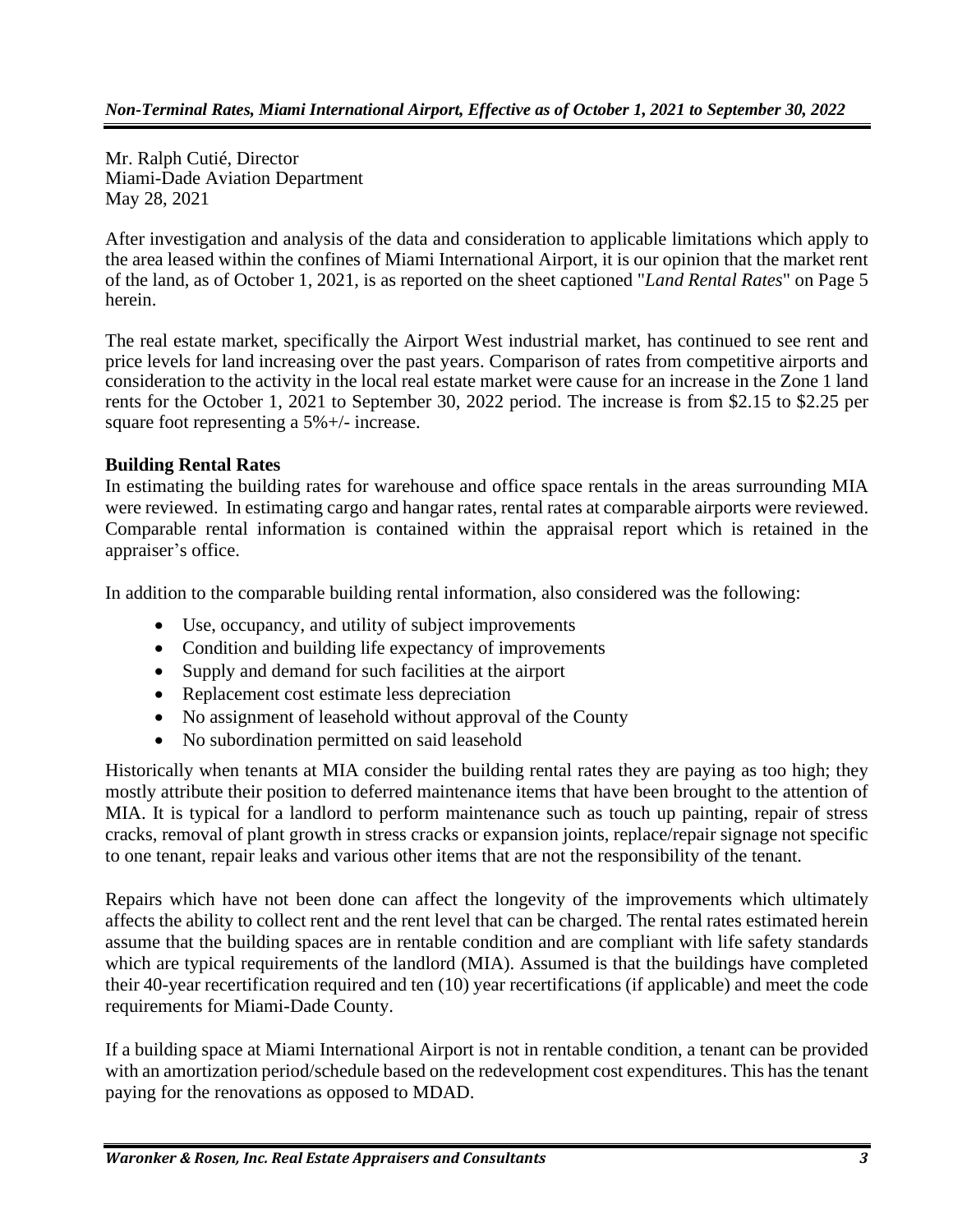Mr. Ralph Cutié, Director Miami-Dade Aviation Department May 28, 2021

Deferred maintenance items have been performed which includes painting, signage, replacing lighting with energy efficient LED lighting systems. Continuation of attending to deferred maintenance items has the potential of building rates being maintained, or even increased. Other improvements consist of restroom renovations and integration of signage.

Upon termination of a lease, while the tenant remains in possession of the space to repair the premises back to leasable condition, the tenant will be responsible for land rent and utilities until the space has been repaired and is returned to the possession of MIA.

Parking is an item of concern for the tenants. Common area parking is not quantified as a separate component of rent unless within a garage.

Recommended is establishing an account known as a reserve for replacement allowance. Private property owners, mostly corporate owners, set aside funds annually for deferred maintenance and minor repair items. The amount set aside for replacements is often based on a percentage of the rent collected, or an amount per square foot of the building area. Recommended is MIA collect at minimal \$0.20 per square foot of the total building square footage into a reserve for replacement account. This account would be available to the Real Estate Management Division for minor repairs and deferred maintenance. The ability to cure deferred maintenance items and prepare vacant space quicker, will enhance the remaining life of the improvements, help to offset higher repair expenses in the future and assist in leasing vacant space quicker.

In the last year the occupancy and demand levels of the cargo buildings have increased due to greater demand and less supply. Further, MDAD plans to redevelop Building 702 from a cargo belly building to a cargo freighter building, which decreases the supply of cargo belly buildings. This decision to convert a belly building into a freighter building is based on demand levels at MIA for cargo freighter buildings. Buildings 706, 707, 708 and 716 which are cargo freight buildings continue to have the greatest demand level at MIA.

Respectfully submitted,

 $\alpha$ ee  $\gamma$ . We

Lee H. Waronker, MAI, SRA State Certified General Real Estate Appraiser Certificate No. RZ162

 $\left\langle \right\rangle$  $R6s6$ 

State Certified General Real Estate Appraiser Certificate No. RZ395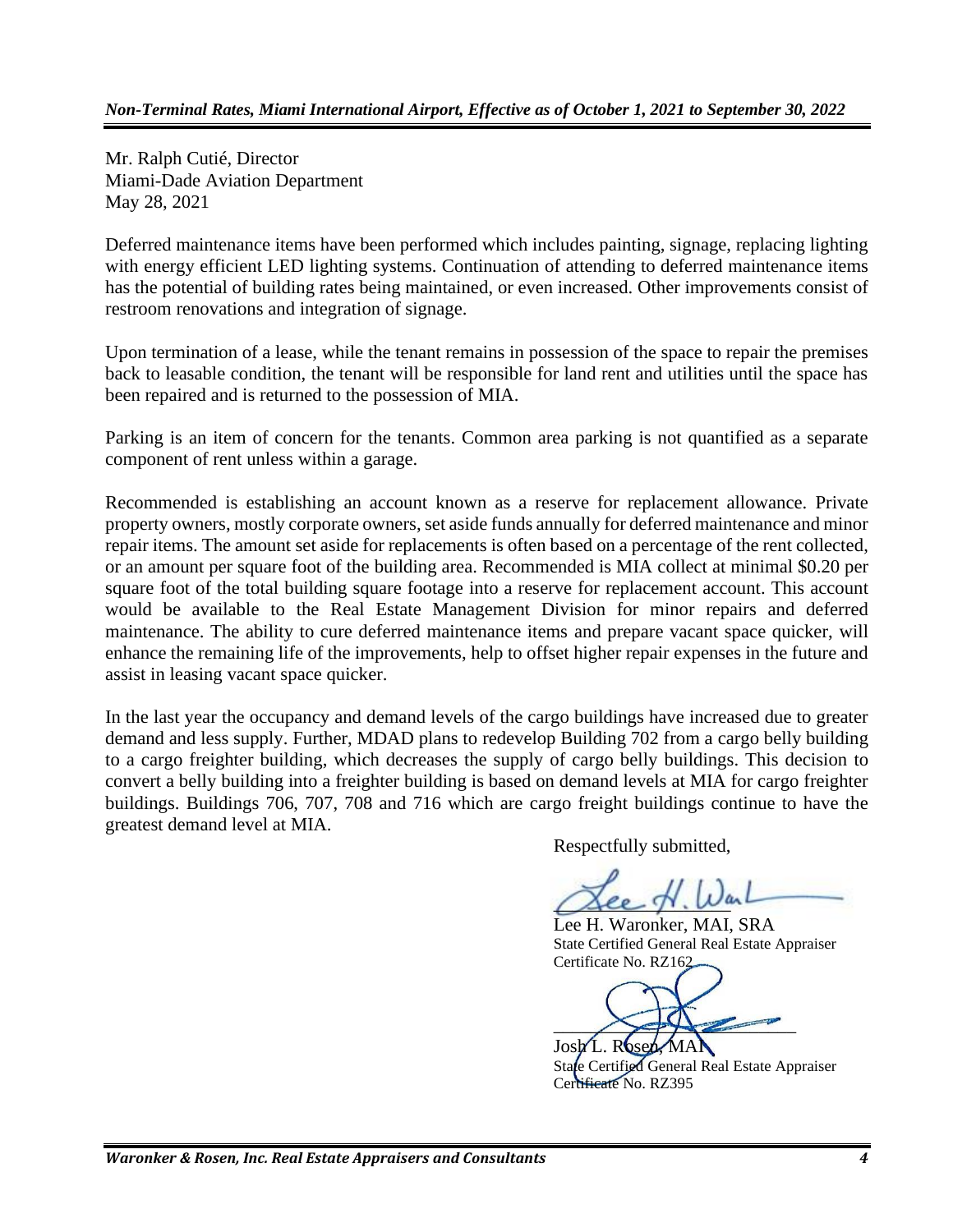## **Land Rental Rates**

The following rental rates are to be effective October 1, 2021 and applied to all present and future leaseholds, when applicable. Land Zone 7 was previously commercial sites on NW 12<sup>th</sup> Street and north of NW 35<sup>th</sup> Street. These two locations were separated into Zone 7 (NW 12<sup>th</sup> Street) and Zone 8 (North of NW 36<sup>th</sup> Street in Miami Springs). Land Zone 9 is a new land zone that has been added this year (2021). A map of land zone areas is attached.

|               | <b>Land Zone</b>                                                               | 2018-2019<br>Rates/Sq.Ft. | 2019-2020<br>Rates/Sq.Ft. | 2020-2021<br>Rates/Sq.Ft. | <b>Proposed</b><br>2021-2022 |
|---------------|--------------------------------------------------------------------------------|---------------------------|---------------------------|---------------------------|------------------------------|
| 1             | Airport                                                                        | \$1.95                    | \$2.05                    | \$2.15                    | \$2.25                       |
| 1a            | Vacant land with aircraft access                                               | N/A                       | N/A                       | N/A                       | N/A                          |
| 2             | Commercial sites at SEC of NW 36 <sup>th</sup><br>St & NW 72 <sup>nd</sup> Ave | \$2.50                    | \$2.75                    | \$2.75                    | \$3.00                       |
| $\mathcal{F}$ | N.W. $21^{st}$ St. and N.W. $39^{th}$ Avenue                                   | \$3.00                    | \$3.15                    | \$3.35                    | \$3.60                       |
| 4             | Fuel Farm, NW $72nd$ Avenue &<br>eastern Perimeter Road                        | \$2.25                    | \$2.35                    | \$2.35                    | \$2.50                       |
| 5             | NW 16 <sup>th</sup> Street (non-buildable sites)                               | \$0.50                    | \$.50                     | \$.50                     | \$.50                        |
| 6             | Jai-Alai fronton land area & NW 36 <sup>th</sup><br><b>Street Frontage</b>     | \$2.25                    | \$2.35                    | \$2.45                    | \$2.70                       |
| 7             | Commercial Sites on NW 12 <sup>th</sup> St                                     | \$2.00                    | \$2.10                    | \$2.20                    | \$2.40                       |
| 8             | North of NW 36 <sup>th</sup> Street (Miami<br>Springs)                         | \$2.00                    | \$2.10                    | \$2.20                    | \$2.70                       |
| 9             | Riverfront land at 3795 NW South<br>River Drive                                | N/A                       | N/A                       | N/A                       | \$2.75                       |

*NOTE:* There is an additional charge of \$.10 per square foot where special services are provided, such as high intensity lighting, power cost, etc. Tenants are responsible for keeping the site clean of debris.

## **Paving Rates**

Paving rates are charged in addition to land rental rates.

| <b>Type of Paving</b>          | 2018-2019<br>Rates/Sq.Ft. | 2019-2020<br>Rates/Sq.Ft. | 2020-2021<br>Rates/Sq.Ft. | 2021-2020<br>Rates/Sq.Ft. |
|--------------------------------|---------------------------|---------------------------|---------------------------|---------------------------|
| Standard (Vehicular) Landside  | \$0.45                    | \$0.45                    | \$0.45                    | \$0.50                    |
| Standard (Vehicular) Airside   | N/A                       | \$0.70                    | \$0.70                    | \$0.75                    |
| Heavy Duty (Aircraft) Existing | \$0.90                    | \$0.90                    | \$0.90                    | \$0.95                    |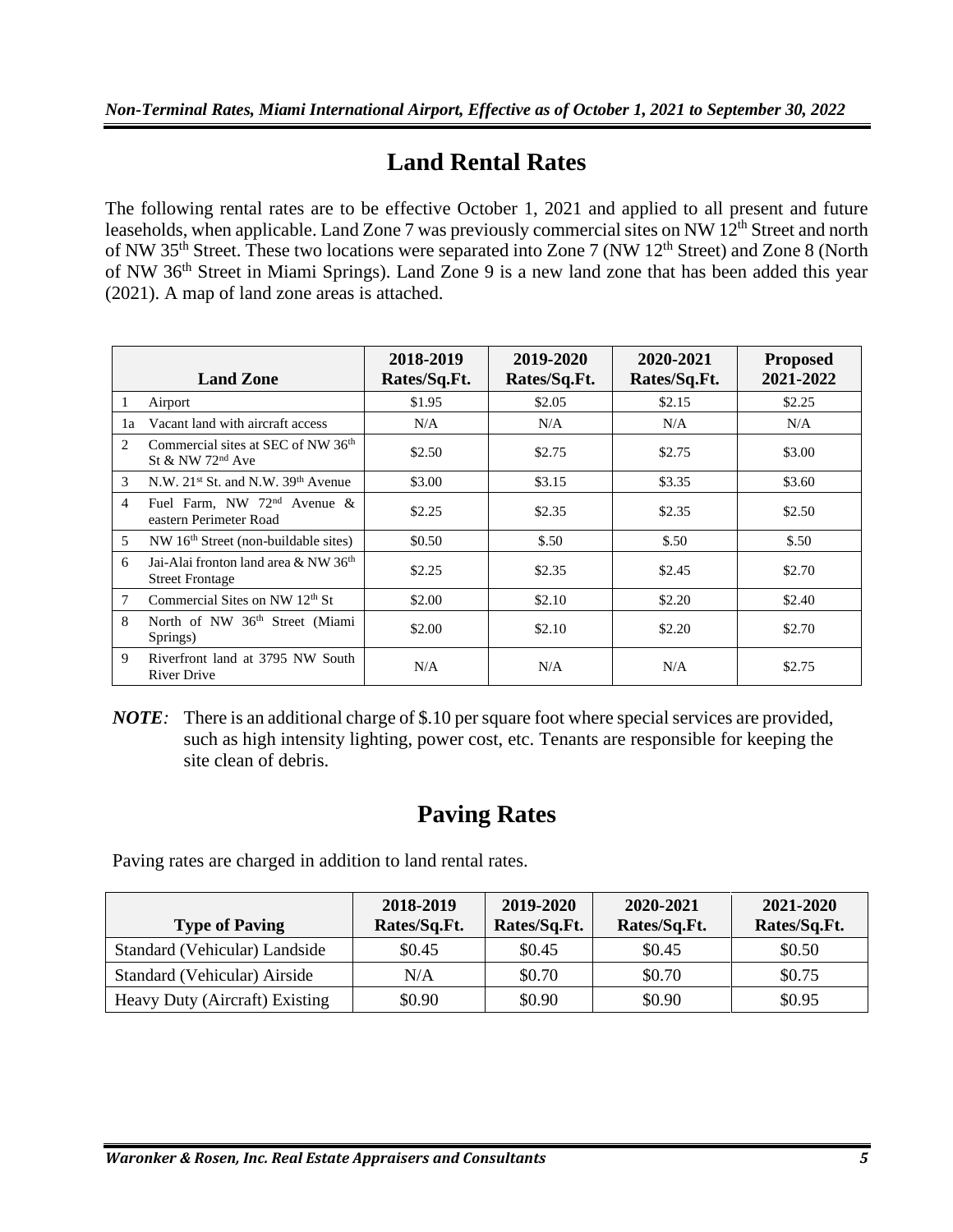# **Building Rental Rates**

Following are estimated annual building rates for the period of October 1, 2021 to September 30, 2022. **Unless otherwise waived by the Aviation Department, it is a requirement that every tenant leasing Airport warehouse space must also lease office space equivalent to no less than 5% of the total square footage of the warehouse leasehold.**

| <b>Building#</b> | <b>Building Description</b>                               | 2019-2020<br><b>Rates</b> | 2020-2021<br><b>Rates</b> | 2021-2022<br><b>Proposed Rates</b> |
|------------------|-----------------------------------------------------------|---------------------------|---------------------------|------------------------------------|
|                  |                                                           |                           |                           |                                    |
| 49               | Offices (A/C)                                             | \$6.00                    | \$6.00                    | \$6.00                             |
|                  | Shop $(A/C)$                                              | \$6.00                    | \$6.00                    | \$6.00                             |
| 700              | Cargo - Belly Building (Non-A/C)                          | \$10.25(11)               | \$10.50(1)                | \$10.50(1)                         |
|                  | Offices (A/C) 1st Floor                                   | \$15.00(11)               | \$15.00(1)                | \$15.00(1)                         |
|                  | Mezzanine Office (A/C)                                    | \$11.75(11)               | \$12.50                   | \$12.50                            |
|                  | 3rd Floor Storage (storage only) <sup>1</sup>             | \$10.00                   | \$10.00                   | \$10.00                            |
| 701              | Cargo - Belly Building (Non-A/C)                          | \$10.25(11)               | \$10.50(1)                | \$10.50(1)                         |
|                  | Offices (A/C) 1st Floor                                   | \$15.00(11)               | \$15.00(1)                | \$15.00(1)                         |
|                  | Mezzanine Office (A/C)                                    | \$11.75(11)               | \$12.50                   | \$12.50                            |
|                  | 3 <sup>rd</sup> Floor Storage (storage only) <sup>2</sup> | \$10.00                   | \$10.00                   | \$10.00                            |
| 702              | Cargo - Belly Building (Non-A/C)                          | \$10.25(11)               | \$10.50(1)                | \$10.50(1)                         |
|                  | Offices (A/C) 1st Floor                                   | \$15.00(11)               | \$15.00(1)                | \$15.00(1)                         |
|                  | Mezzanine Office (A/C)                                    | \$11.75(11)               | \$12.50                   | \$12.50                            |
|                  | 3rd Floor Storage (storage only) <sup>3</sup>             | \$10.00                   | \$10.00                   | \$10.00                            |
| 704              | Warehouse (Non-A/C)                                       | \$5.75(12)                | \$5.75(1)                 | \$5.75(1)                          |
|                  | Offices (A/C)                                             | \$6.25(12)                | \$6.25                    | \$6.25                             |
|                  | Shop $(A/C)$                                              | \$6.25(12)                | \$6.25                    | \$6.25                             |
|                  | Storage (A/C)                                             | \$6.25(12)                | \$6.25                    | \$6.25                             |
| 706              | Cargo - Freighter Building (Non-A/C)                      | \$17.00(11)               | \$17.00(1)                | \$17.50(1)                         |
|                  | Offices (A/C) 1st Floor                                   | \$17.00(11)               | \$17.00(1)                | \$17.50(1)                         |
|                  | Mezzanine Office (A/C)                                    | \$15.25(11)               | \$15.25                   | \$15.25                            |
|                  | 3rd Floor Storage (storage only) <sup>2</sup>             | \$10.00                   | \$10.00                   | \$10.00                            |
|                  | Airside Ramp                                              | Included in cargo rent    | Included in cargo rent    | Included in cargo rent             |
|                  | Landside Ramp                                             | Included in cargo rent    | Included in cargo rent    | Included in cargo rent             |
| 707              | Cargo - Freighter Building (Non-A/C)                      | \$17.00(11)               | \$17.00(1)                | \$17.50(1)                         |
|                  | Offices (A/C) 1st Floor                                   | \$17.00(11)               | \$17.00(1)                | \$17.50(1)                         |
|                  | Mezzanine Office (A/C)                                    | \$15.25(11)               | \$15.25                   | \$15.25                            |
|                  | 3rd Floor Storage (storage only) <sup>2</sup>             | \$10.00                   | \$10.00                   | \$10.00                            |
|                  | Airside Ramp                                              | Included in cargo rent    | Included in cargo rent    | Included in cargo rent             |
|                  | Landside Ramp                                             | Included in cargo rent    | Included in cargo rent    | Included in cargo rent             |
| 708              | Cargo - Freighter Building (Non-A/C)                      | \$17.00(11)               | \$17.00(1)                | \$17.50(1)                         |
|                  | Offices (A/C) 1st Floor                                   | \$17.00(11)               | \$17.00(1)                | \$17.50(1)                         |
|                  | Mezzanine Office (A/C)                                    | \$15.25(11)               | \$15.25                   | \$15.25                            |
|                  | 3rd Floor Storage (storage only) <sup>2</sup>             | \$10.00                   | \$10.00                   | \$10.00                            |
|                  | Airside Ramp                                              | Included in cargo rent    | Included in cargo rent    | Included in cargo rent             |
|                  | Landside Ramp                                             | Included in cargo rent    | Included in cargo rent    | Included in cargo rent             |

*Waronker & Rosen, Inc. Real Estate Appraisers and Consultants 6*

<sup>1</sup> *No air condition is provided. Provided is only electric for minimal lighting*.

*<sup>2</sup> Ibid*

*<sup>3</sup> Ibid*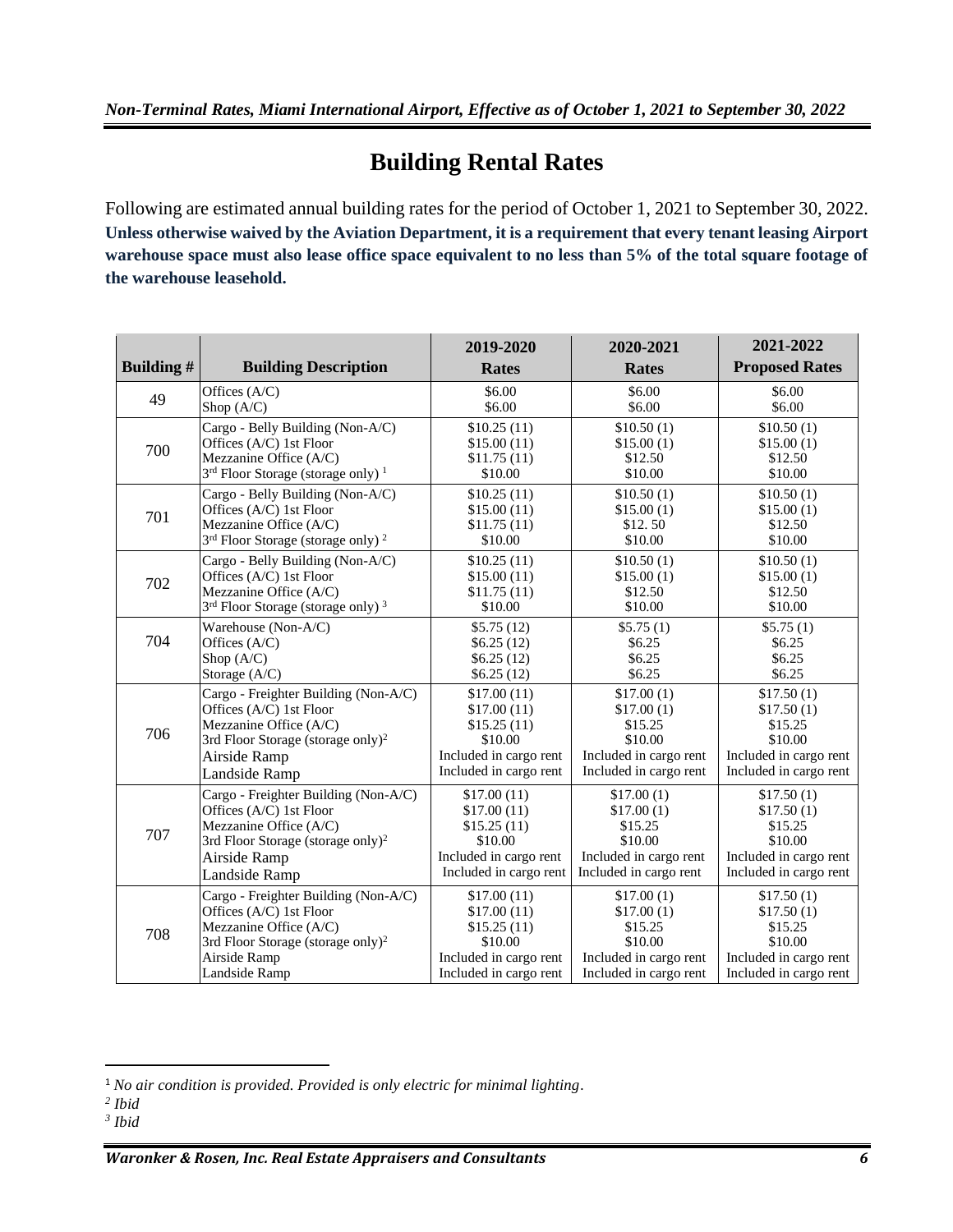|                  |                                                                                                                                                     | 2019-2020                                                                                             | 2020-2021                                                  | 2021-2022                                                                                                                              |
|------------------|-----------------------------------------------------------------------------------------------------------------------------------------------------|-------------------------------------------------------------------------------------------------------|------------------------------------------------------------|----------------------------------------------------------------------------------------------------------------------------------------|
| <b>Building#</b> | <b>Building Description</b>                                                                                                                         | <b>Rates</b>                                                                                          | <b>Rates</b>                                               | <b>Proposed Rates</b>                                                                                                                  |
| 709              | LanChile (Airis)                                                                                                                                    | <b>Tenant Constructed Building</b>                                                                    |                                                            |                                                                                                                                        |
| 710              | LanChile (Airis)                                                                                                                                    |                                                                                                       | <b>Tenant Constructed Building</b>                         |                                                                                                                                        |
| 711              | Arrow Cargo (Aeroterm)                                                                                                                              |                                                                                                       | <b>Tenant Constructed Building</b>                         |                                                                                                                                        |
| 712              | Arrow Cargo (AMB Codina)                                                                                                                            |                                                                                                       | <b>Tenant Constructed Building</b>                         |                                                                                                                                        |
| 714              | Cargo – Freight Building (Non-A/C)<br>Offices - First Floor (A/C)<br>Mezzanine Office                                                               | \$13.00<br>\$13.50<br>N/A                                                                             | \$13.00(1)<br>\$13.50(1)<br>\$13.00                        | \$14.00(1)<br>\$14.00(1)<br>\$13.00                                                                                                    |
| 716A             | Cargo - Freight Building (Non-A/C)<br>Offices $(A/C)$ 2 <sup>nd</sup> Floor<br>Offices (A/C) 1 <sup>st</sup> Floor<br>Airside Ramp<br>Landside Ramp | \$13.50(11)(15)<br>\$13.60(11)(15)<br>\$15.00(11)<br>Included in Cargo Rent<br>Included in Cargo Rent | \$13.50(1)<br>\$13.60<br>\$15.00<br>Included in Cargo Rent | \$14.00(1)<br>\$13.60<br>\$15.50<br>Included in Cargo Rent   Included in Cargo Rent<br>Included in Cargo Rent                          |
| $716B-J$         | Cargo - Freight Building (Non-A/C)<br>Offices $(A/C)$ 2 <sup>nd</sup> Floor<br>Offices (A/C) 1 <sup>st</sup> Floor<br>Airside Ramp<br>Landside Ramp | \$12.50(11)(15)<br>\$12.60(11)(15)<br>\$15.00(11)<br>Included in Cargo Rent<br>Included in Cargo Rent | \$12.50(1)<br>\$12.60<br>\$15.00                           | \$13.25(1)<br>\$12.60<br>\$15.50<br>Included in Cargo Rent   Included in Cargo Rent<br>Included in Cargo Rent   Included in Cargo Rent |
| 719              | Governmental Service Bldg. - CCC                                                                                                                    | \$19.75(3)                                                                                            | \$19.75                                                    | \$19.75                                                                                                                                |
| 741              | Decompression chamber                                                                                                                               | \$52,000 per year                                                                                     | \$52,000 per year                                          | \$52,000 per year                                                                                                                      |
| 805              | Cargo - Freight Building (Non-A/C)<br>Offices (A/C)                                                                                                 | \$12.25<br>\$12.25                                                                                    | \$12.25(1)<br>\$12.25                                      | \$13.00(1)<br>\$13.00                                                                                                                  |
| 807              | UPS (Cargo)                                                                                                                                         |                                                                                                       | <b>Tenant Constructed Building</b>                         |                                                                                                                                        |
| 812              | PPQ Building MDAD/                                                                                                                                  |                                                                                                       | MDAD/Tenant Constructed Building                           |                                                                                                                                        |
| 815              | <b>USDA Veterinary Services</b>                                                                                                                     |                                                                                                       | MDAD/Tenant Constructed Building                           |                                                                                                                                        |
| 820              | Warehouse (Non-A/C)<br>Offices (A/C)                                                                                                                | \$9.50<br>\$11.00                                                                                     | \$9.50(1)<br>\$11.00                                       | \$9.50(1)<br>\$11.00                                                                                                                   |
| 831              | Office/Warehouse (FedEx)                                                                                                                            |                                                                                                       | <b>Tenant Constructed Building</b>                         |                                                                                                                                        |
| 836              | GSE Office/Shop (A/C)                                                                                                                               | Demolished                                                                                            |                                                            |                                                                                                                                        |
| 839              | Hangar (Signature Flight Center)<br>Offices (A/C)                                                                                                   | \$12.00<br>\$16.00                                                                                    | \$12.00<br>\$16.00                                         | \$12.50<br>\$16.00                                                                                                                     |
| 840              | <b>Signature Flight Support (Terminal)</b>                                                                                                          | \$20.00                                                                                               | \$20.00                                                    | \$20.50                                                                                                                                |
| 844              | Hangar - Storage (Non-A/C)<br>Offices $(A/C)$<br>Storage (A/C)                                                                                      | \$9.25(1)<br>\$11.75<br>\$6.75                                                                        | \$9.25(1)<br>\$11.75<br>\$6.75                             | \$9.25(1)<br>\$11.75<br>\$6.75                                                                                                         |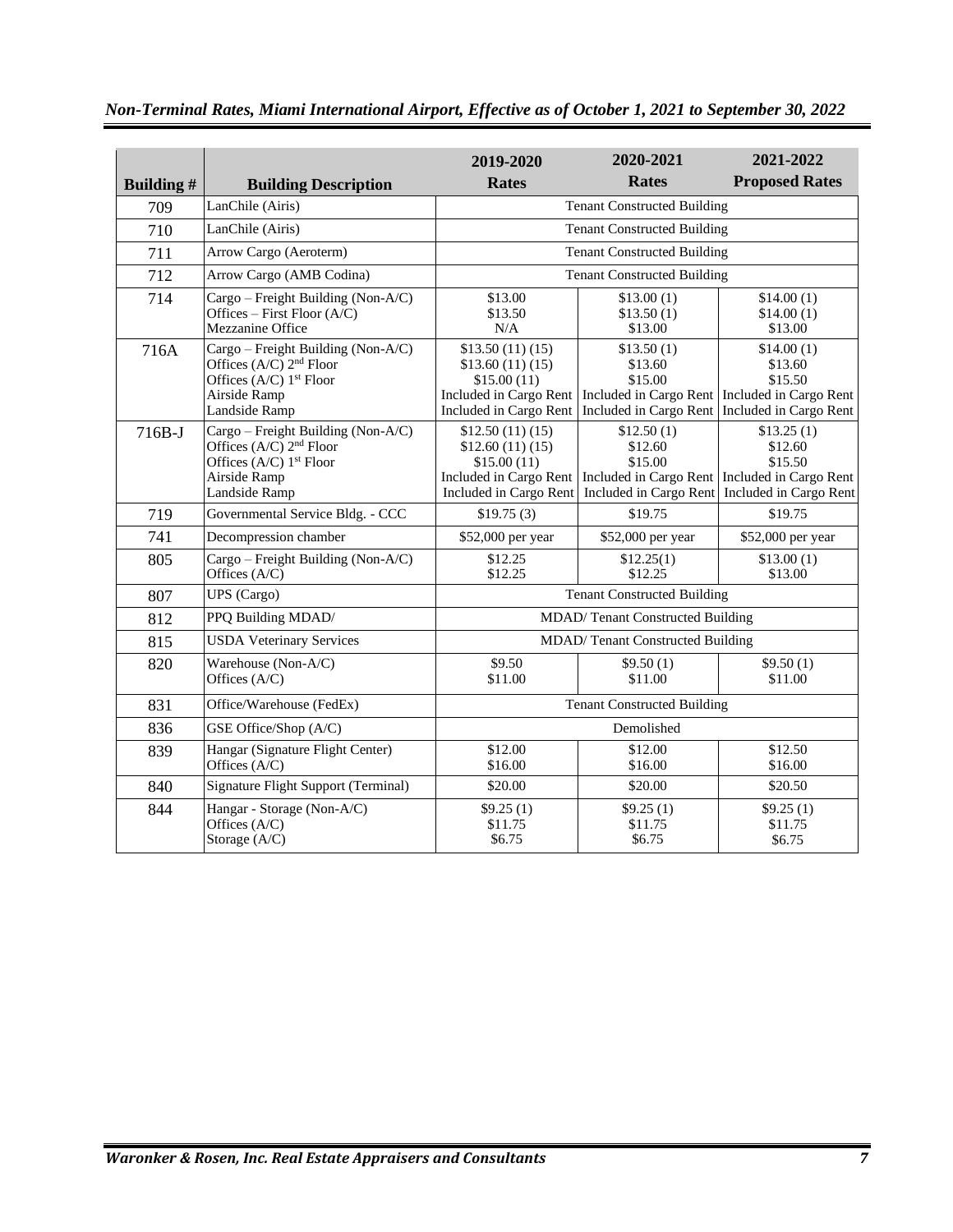|                                             |                                                | 2019-2020                          | 2020-2021                   | 2021-2022             |
|---------------------------------------------|------------------------------------------------|------------------------------------|-----------------------------|-----------------------|
| <b>Building#</b>                            | <b>Building Description</b>                    | <b>Rates</b>                       | <b>Rates</b>                | <b>Proposed Rates</b> |
| 845                                         | Atrium Space-1 <sup>st</sup> Floor (A/C)       | \$19.00(3)                         | \$19.00(2)                  | \$19.50(2)            |
|                                             | Atrium Space—Above 1 <sup>st</sup> Floor (A/C) | \$19.00(3)                         | \$19.00(2)                  | \$19.50(2)            |
|                                             | Offices (A/C)                                  | \$16.50(3)                         | \$16.50(2)                  | \$17.00(2)            |
|                                             | Warehouse (Non-A/C)<br>Warehouse (A/C)         | \$10.75(3)<br>\$12.00(3)           | \$10.75<br>\$12.00          | \$11.00<br>\$12.00    |
|                                             | Warehouse Office (A/C)                         | \$12.15(3)                         | \$12.15                     | \$12.25               |
|                                             | Simulator (A/C)                                | \$13.00                            | \$13.00                     | \$13.00               |
| 850                                         | <b>AAR ACS (Maintenance Hangar)</b>            |                                    | Tenant constructed building |                       |
| 855                                         | Storage (A/C)                                  | \$5.75                             | \$6.00                      | \$6.50                |
| 856                                         | Storage (A/C)                                  | \$5.50                             | \$6.00                      | \$6.50                |
| 857                                         | Wash Rack & Drum Storage                       | \$6.00                             | \$6.00                      | \$6.50                |
| 861-8624                                    | Aircraft—Hangars (#6 and #7)                   | \$10.10 <sub>(1)(12)</sub>         | \$10.10                     | \$10.50               |
|                                             | Shops $(A/C)$                                  | \$5.25(12)                         | \$6.00                      | \$6.25                |
|                                             | Storage (A/C)                                  | \$5.25(12)                         | \$6.00                      | \$6.25                |
|                                             | Offices (A/C)                                  | \$6.50(12)                         | \$6.50                      | \$6.50                |
| 863                                         | <b>Engine Overhaul and Service</b>             | \$5.50                             | \$5.50                      | \$6.00                |
|                                             | Storage 2nd Floor                              | \$4.00(22)                         | \$4.00(3)                   | \$4.50(3)             |
|                                             | Offices (A/C) 1 <sup>st</sup> Floor            | \$10.00                            | \$10.00                     | \$10.00               |
|                                             | Offices (A/C)                                  | \$8.00                             | \$8.00                      | \$8.00                |
| 871                                         | Hangar (Non-A/C)                               | \$9.00(1)                          | \$9.00(1)                   | \$9.00(1)             |
|                                             | Office (A/C)                                   | \$5.50                             | \$5.50                      | \$6.0000              |
|                                             | Shop and storage                               | \$4.25(22)                         | \$4.25(3)                   | \$4.25(3)             |
| 875                                         | <b>Flight Academy</b>                          |                                    |                             |                       |
|                                             | Office (A/C) Pan Am                            | \$10.50(19)                        | \$10.50                     | \$12.00               |
|                                             | Office (A/C) Individual tenants                | \$15.00(3)                         | \$15.00                     | \$16.00               |
|                                             | Simulator Bays (A/C)                           | \$9.00                             | \$9.00                      | \$9.00                |
| 888                                         | Maintenance and Training (A/C)                 | \$5.75                             | Demolished                  |                       |
| 890                                         | Hangar (Non-A/C)                               |                                    |                             |                       |
|                                             | Office Space (A/C)                             | <b>Tenant Constructed Building</b> |                             |                       |
|                                             | Storage (A/C)                                  |                                    |                             |                       |
| Shops (A/C)                                 |                                                |                                    |                             |                       |
| 891<br>First Floor: Maintenance-Shops (A/C) |                                                |                                    |                             |                       |
|                                             | Second Floor: Shops (A/C)                      | <b>Tenant Constructed Building</b> |                             |                       |
|                                             | Third Floor: Shops (A/C)                       |                                    |                             |                       |
|                                             | Fourth Floor: Storage (Non-A/C)                |                                    |                             |                       |

<sup>4</sup> Hangar 861 and 862 the tenants are making improvements and are only paying land rent.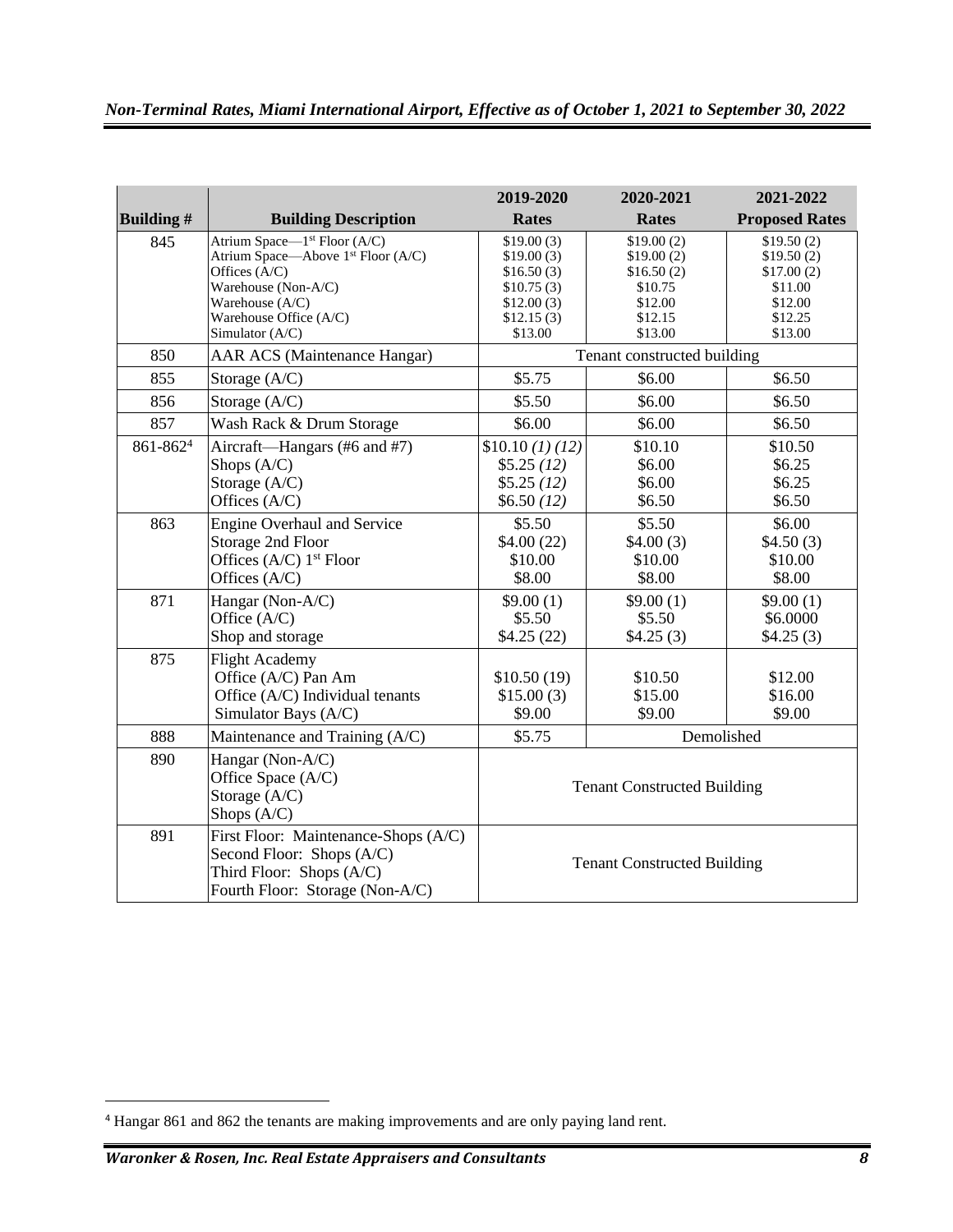|                  |                                                        | 2019-2020             | 2020-2021                          | 2021-2022             |
|------------------|--------------------------------------------------------|-----------------------|------------------------------------|-----------------------|
| <b>Building#</b> | <b>Building Description</b>                            | <b>Rates</b>          | Rates                              | <b>Proposed Rates</b> |
|                  | Hangar—Maintenance (Non-A/C)                           | \$10.00(1)            | \$10.10(1)                         | \$10.50(1)            |
|                  | Office Space (A/C) 1 <sup>st</sup> Floor               | N/A                   | \$10.00                            | \$10.50               |
| 896              | Office Space (A/C)                                     | \$7.75                | \$7.75                             | \$8.00                |
|                  | Shops-Maintenance (A/C)                                | \$5.75                | \$5.75                             | \$6.00                |
|                  | Third Floor: Storage                                   | \$3.00                | \$3.00                             | \$3.00                |
|                  | Composite Shop                                         | \$10.00               | \$10.00                            | \$10.00               |
|                  | Paint Booth                                            | \$10.00               | \$10.00                            | \$10.00               |
| 909              | Flight Training Facility (Airbus)                      |                       | <b>Tenant Constructed Building</b> |                       |
| 916              | Cargo Warehouse (Development)                          |                       | <b>Tenant Constructed Building</b> |                       |
|                  | Office-Entire Building (A/C)                           | \$10.50               | \$10.50                            | \$11.00               |
|                  | Office - Per Floor or less (A/C)                       | \$13.00               | \$13.00                            | \$13.50               |
| 919              | Office - Second Floor (Full Service)                   | \$18.00               | \$18.00                            | \$18.50               |
|                  | Storage                                                | \$6.00(22)            | \$6.00(3)                          | \$6.00(3)             |
|                  | <b>Loading Dock</b>                                    | \$1.75                | \$1.75                             | \$1.75                |
| 2082             | Warehouse (El Dorado)                                  | \$2.50                | \$2.50                             | \$2.50                |
|                  | Offices (A/C)                                          | \$2.50                | \$2.50                             | \$2.50                |
| 3010             | Cabstand Cafe (A/C)                                    | \$30.00(5)            | \$30.00(5)                         | \$30.00(5)            |
| 3030             | Offices                                                | \$10.00(12)           | \$10.00                            | \$11.00               |
| 3030A            | Offices (A/C)—Wing of 3030                             | \$8.50                | \$9.00                             | \$10.00               |
| 3032             | Cafeteria (Non-A/C)                                    | \$4.75                | \$4.75                             | \$5.00                |
|                  | Cafeteria (A/C)                                        | \$6.50                | \$6.50                             | \$7.00                |
| 3033             | Police Station (A/C)                                   | \$10.00               | \$10.00                            | \$10.00               |
| 3037             | Maintenance-Garage (Non-A/C)                           | \$6.00                | \$7.00                             | \$7.00                |
|                  | Offices (A/C)                                          | \$6.50                | \$6.50                             | \$7.00                |
| 3038             | <b>Building Services -</b><br>Maintenance/Office (A/C) | \$6.50                | \$6.50                             | \$7.00                |
| 3040             | Maintenance Shops (Non-A/C) and<br>Offices (A/C)       | \$6.60(19)            | \$6.60                             | \$7.00                |
| 3034             | Triturator                                             | Decommissioned        |                                    |                       |
| 3046             | Offices $(A/C)$<br>Shop                                | \$10.00<br>\$6.25(22) | \$10.00<br>\$6.25(3)               | \$10.50<br>\$6.50(3)  |
| 3047             | Offices $(A/C)$                                        | \$10.00               | \$10.00                            | \$10.50               |
| 3048             | Offices (A/C)                                          | \$10.00               | \$10.00                            | \$10.50               |
| 3049             | Maintenance Garage (Non-A/C)                           | \$7.00                | \$7.00                             | \$7.00                |
| 3050             | <b>Administration Building</b><br>(Multiple Tenancy)   | \$14.25               | \$14.25                            | \$15.00               |
| 3074             | In-flight Caterers:<br>Kitchen<br>Kitchen (A/C)        | \$8.50(22)            | \$8.50(3)                          | \$8.50(3)             |
| 3077             | Triturator                                             | $$22,000$ yr. $(23)$  | \$22,000 yr. $(6)$                 | \$22,000 yr. $(6)$    |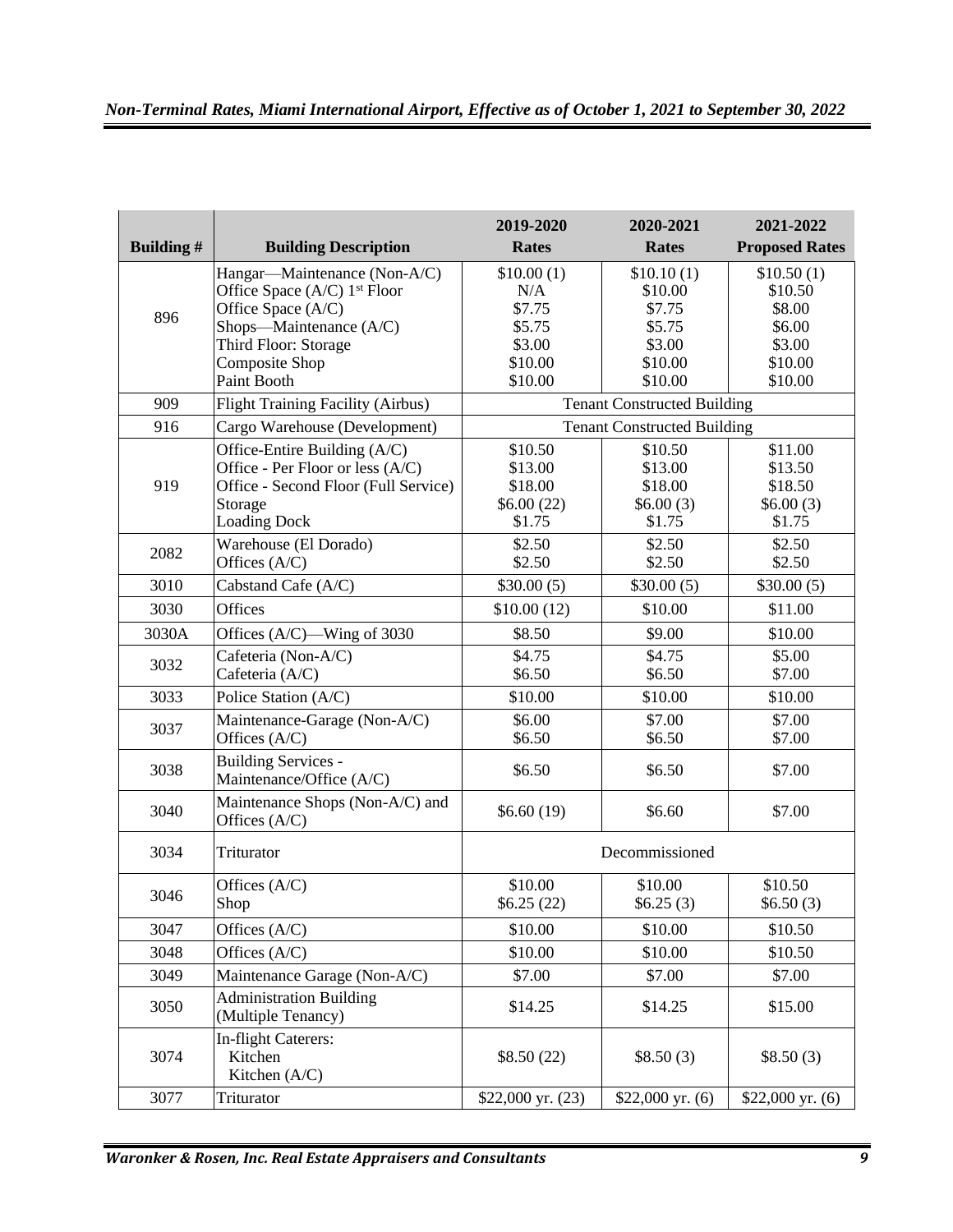| Building #<br>Old Bldg. #          | <b>Building Description</b>                                                                                                                                   | 2019-2020<br><b>Rates</b>           | 2020-2021<br><b>Rates</b>     | 2021-2020<br><b>Proposed Rates</b> |
|------------------------------------|---------------------------------------------------------------------------------------------------------------------------------------------------------------|-------------------------------------|-------------------------------|------------------------------------|
| 3078                               | Fuel Building (A/C)<br>Offices (A/C)                                                                                                                          | \$10.00<br>\$10.25                  | \$10.00<br>\$10.25            | \$10.50<br>\$11.00                 |
| 3089                               | Parking Garage                                                                                                                                                | \$60.00/mo. (4)                     | \$60.00/month/space           | \$60.00/month/space                |
| 3091                               | Maintenance/Offices (A/C)                                                                                                                                     | \$7.75                              | \$8.00                        | \$9.00                             |
| 3094                               | Parking Garage                                                                                                                                                | $$60.00/m$ o. (4)                   | \$60.00/month/space           | \$60.00/month/space                |
| 3095-A                             | <b>Hangar Building</b><br>Hangar Area (Non-A/C) – $1st$ Floor<br>Office $-1$ <sup>st</sup> and $2nd$ Floors<br>Shops & Storage 1st and 2 <sup>nd</sup> Floors | \$12.00<br>\$9.00(22)<br>\$8.00(22) | \$12.00<br>\$9.00<br>\$8.00   | \$12.50<br>\$10.00<br>\$8.00       |
| 3095-B                             | Offices (as renovated):<br>Offices—Entire Building (A/C)<br>Offices—Per Floor $(A/C)$<br>Offices-Penthouse (A/C)                                              | \$11.00<br>\$17.00(3)<br>\$20.00(3) | \$11.00<br>\$17.00<br>\$20.00 | \$11.50<br>\$17.50<br>\$21.00      |
| 3101                               | Maintenance Garage-Storage (Non-A/C)                                                                                                                          | \$6.00                              | \$6.00                        | \$6.50                             |
| 3110                               | Offices-Security                                                                                                                                              | \$21.00                             | \$21.00                       | \$22.00                            |
| 3150                               | Offices (A/C)                                                                                                                                                 | \$11.50                             | \$11.50                       | \$12.00                            |
| 3151                               | Maintenance-Shop (Non-A/C)<br>Offices (A/C)                                                                                                                   | \$6.00<br>\$11.00                   | \$6.00<br>\$11.00             | \$6.50<br>\$11.50                  |
| 3152                               | Service Station (Non-A/C)                                                                                                                                     | \$5.75                              | \$5.75                        | \$6.00                             |
| 3153                               | Car Wash Building                                                                                                                                             | \$5.75                              | \$5.75                        | \$6.00                             |
| 3241                               | RCC Office (A/C)<br>RCC Storage (A/C)                                                                                                                         | \$26.00(20)<br>\$15.00(20)          | \$26.00(7)<br>\$15.00(7)      | \$26.00(7)<br>\$15.00(7)           |
| 4001                               | <b>Traffic Control Center</b>                                                                                                                                 | \$13.00                             | \$13.00                       | \$13.50                            |
| 4002                               | <b>Public Works Office</b>                                                                                                                                    | \$12.00                             | \$12.00                       | \$13.00                            |
| 4003                               | Corrections Office (A/C)                                                                                                                                      |                                     | To Be Demolished              |                                    |
| 4003A                              | Offices (A/C)<br>Storage (Non-A/C)                                                                                                                            | \$7.00<br>\$6.00                    | \$7.00<br>\$6.00              | \$8.00<br>\$6.00                   |
| 4004                               | Sign Shop (Non-A/C)                                                                                                                                           | \$6.00                              | \$6.00                        | \$6.50                             |
| <b>MIC</b>                         | Platform - Unfinished space                                                                                                                                   | \$30.00                             | \$30.00                       | \$30.00                            |
| 2205 NW<br>70 <sup>th</sup> Avenue | Industrial Building outside of MIA                                                                                                                            | N/A                                 | N/A                           | \$10.25 (NNN)                      |

*NNN = Triple net lease with tenant paying prorate share of all expenses*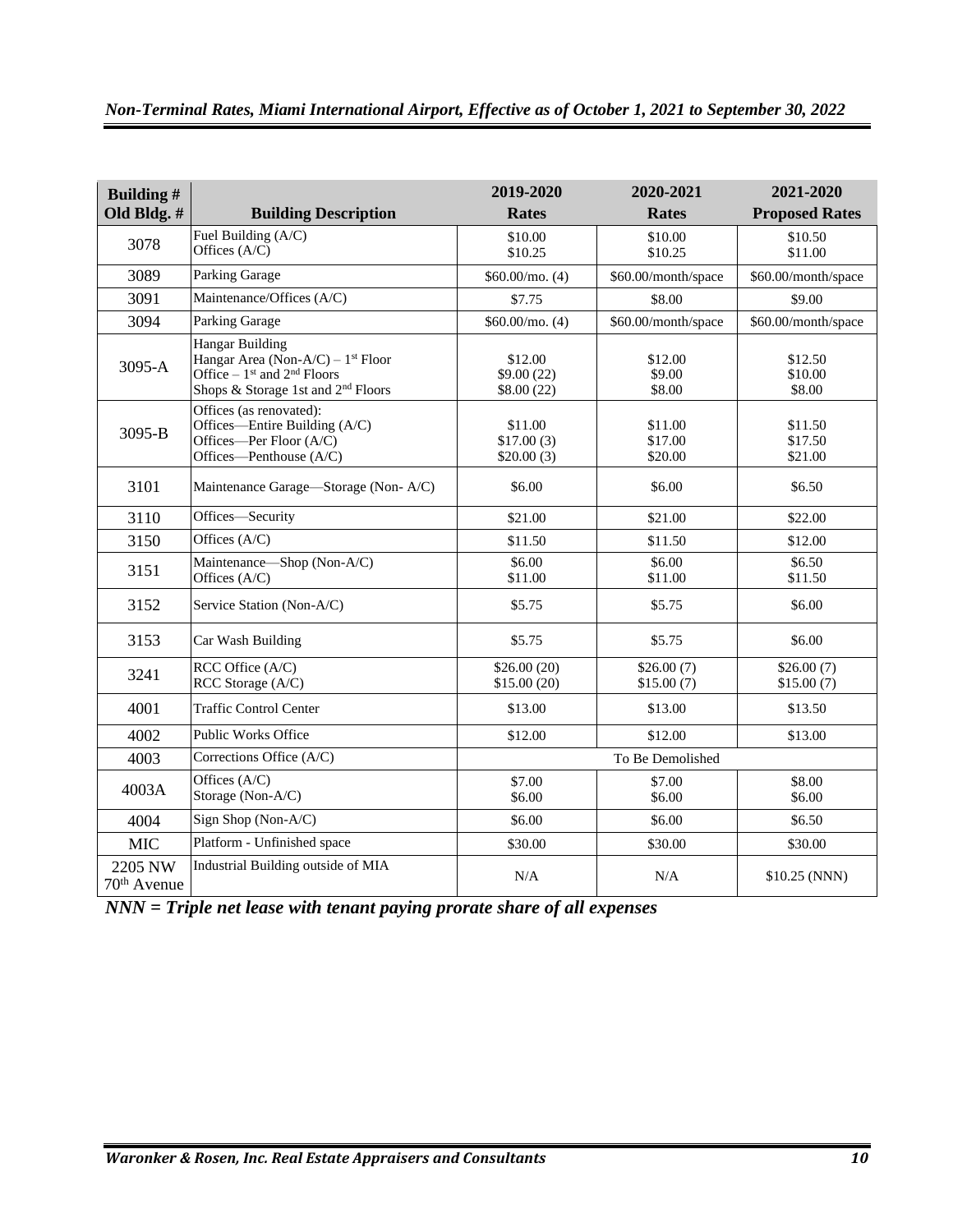# **Additional Rental Rate Estimates**

#### **Loading Dock**

Loading dock area has an additional rate of \$1.75 per square foot.

#### **Utility Rates**

The rental rates herein exclude utilities (water, sewer and electric), except as footnoted. Utilities shall be applied as a separate charge. These rates are not estimated by the appraiser and are supplied by MDAD.

#### **Trailer Parking & Modular Units**

Trailer parking has a rate of \$250.00 per space per month for single wide trailers, \$500 per space per month for double wide trailers and \$600 per space per month for a triple wide. Modular units are authorized for temporary use by tenants for office or storage purposes, preceding and/or during construction, and have the rates of \$250.00 per space per month for single wide trailers, \$500 per space per month for double wide trailers and \$650 per space per month for a triple wide.

#### **Automobile Parking**

Automobile parking (grade level & non-garage space) has a charge of \$60.00 per space per month. Limousines that occupy no more than a standard parking space/area will be charged \$60 per month. Larger limousines have a rate of \$110 per month. Tour buses and buses more than eight (8) feet wide and 18 feet long have a rate of \$220 per month.

#### **Antenna Installations**

Any antenna and its associated equipment for data collection, reception, or transmission related to (i) the monitoring of aircraft movements in the air or on the ground or (ii) any other aviation activity as determined by MDAD, shall pay a fee of \$2,500 annually per antenna, plus rental charges for the land or any facility on which or in which any antenna or associated equipment is installed, based on MDAD's sole determination of the dimensions of the land or facility allocable to such antenna or equipment. For all other antenna and associated equipment for non-aviation or specialty use, fees and rental charges in an amount not to exceed \$250,000.00 annually shall be separately imposed by MDAD as a condition of a lease, license, or permit applicable to the installation of the antenna or equipment.

#### **Full Service**

This includes land rent, janitorial and utilities.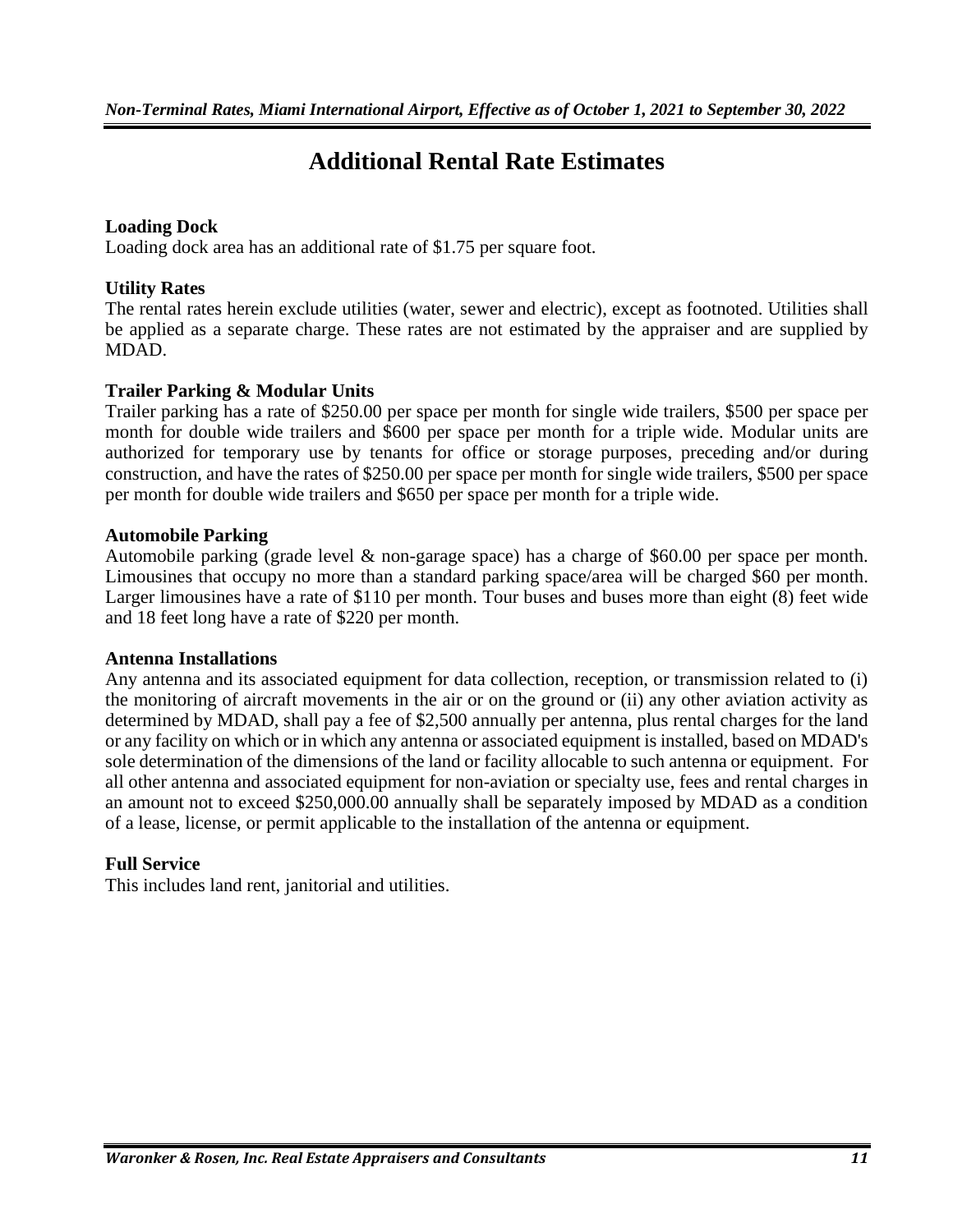### **Footnotes**

- *Note:* **Footnotes from previous years have been modified to simplify the rental rates. There are additional considerations that may affect some tenants which no longer have an assigned footnote. The new footnotes now apply solely for identifying the estimated market rents. Additional items in the previous footnotes, and no longer included in the new footnotes, include the following:**
	- Non-airline tenants shall pay the said per square foot rate or 3% of all gross revenues produced from providing aircraft maintenance services to others, whichever is greater.
	- Airline tenants shall pay 3% of all gross revenues produced from providing aircraft maintenance services to others in addition to the said per square foot rental rates.
	- Additional rent may be applicable to recover costs of 40-year recertification and costs of repairs to comply with life safety codes.
	- In addition to the rent some tenants may pay an opportunity fee of 7.5% of the revenues collected. In this situation the tenant is responsible for all maintenance and repairs.
	- Rate includes amortization of 40-year recertification and costs of repairs to comply with life safety codes.
	- Common area maintenance is not charged by MDAD.

Most of the multi-tenant office rentals have an estimated rent and there is no additional charge for the underlying land rent.

Most of the cargo and hangar buildings have an estimated market rent and in addition the tenant pays for the underling land rent.

Most of the buildings and the spaces are not separately metered. Miami-Dade County Aviation Department has applicable rate charges to the tenant for electric, air conditioning, et al. These rates are not part of the estimated market rents and are separate from this document.

- 1. In addition to the building rate charge there is a land rate charge for "Land Under Building" which is added to the building rate.
- 2. Rent includes electricity, water, and sewer. There is no land charge for office space.
- 3. If A/C space, tenant pays applicable electric and is responsible for A/C repair and replacement
- 4. Appraised rate includes a charge of \$.10 per square foot as a trash removal fee.
- 5. Tenant pays minimum guarantee
- 6. In addition to rent, tenant pays an opportunity fee of 7.5% of the revenues collected. Tenant is responsible for all maintenance and repairs.
- 7. Includes land rent and janitorial. Utilities are paid by rental car agencies in MIC.